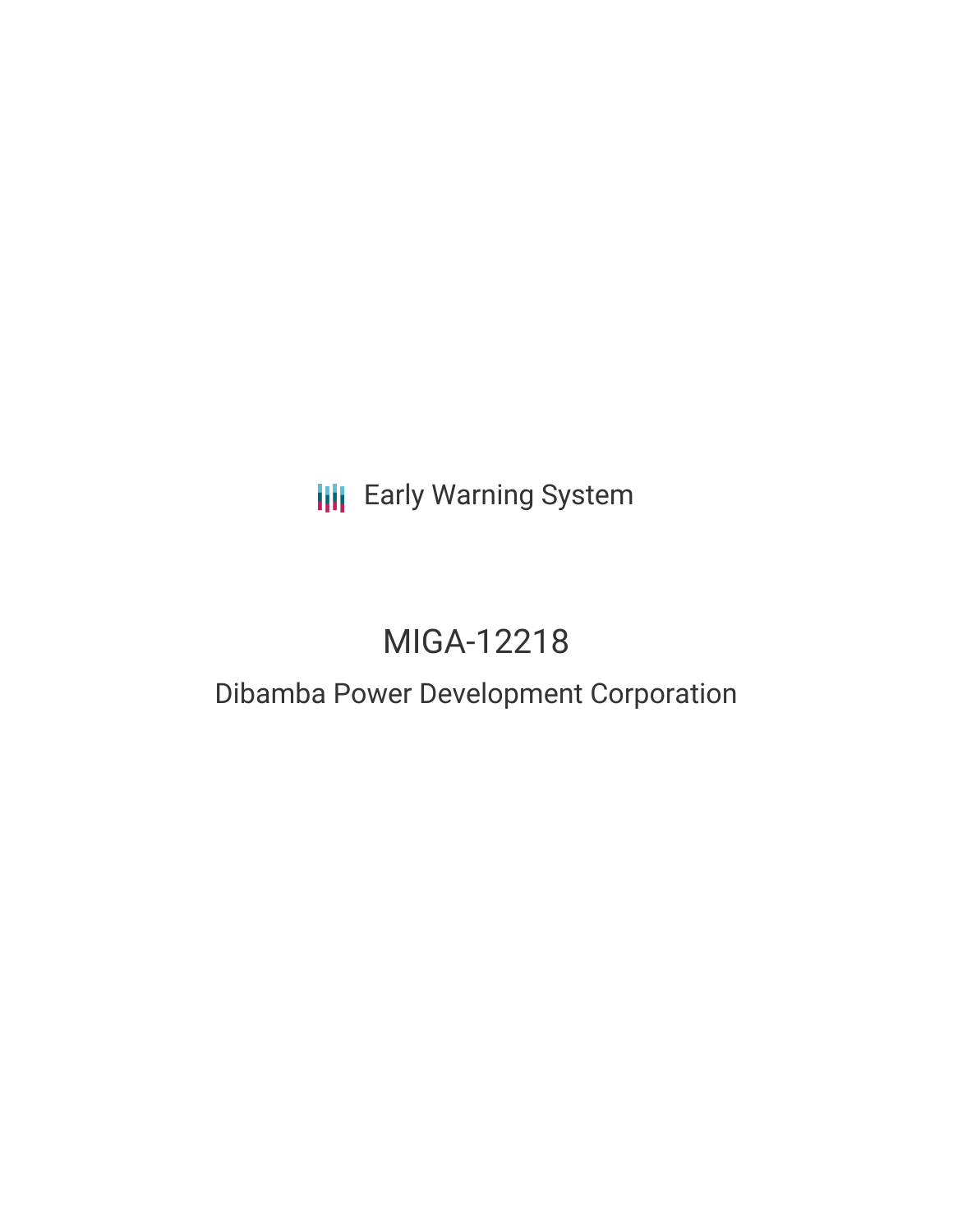

#### **Quick Facts**

| <b>Countries</b>                        | Cameroon                                                                                                                                            |  |  |  |  |  |
|-----------------------------------------|-----------------------------------------------------------------------------------------------------------------------------------------------------|--|--|--|--|--|
| <b>Financial Institutions</b>           | Multilateral Investment Guarantee Agency (MIGA)                                                                                                     |  |  |  |  |  |
| <b>Status</b>                           | Approved                                                                                                                                            |  |  |  |  |  |
| <b>Bank Risk Rating</b>                 | B                                                                                                                                                   |  |  |  |  |  |
| <b>Voting Date</b>                      | 2014-04-22                                                                                                                                          |  |  |  |  |  |
| <b>Borrower</b>                         | Actis Energy Generation Holdings N.V.                                                                                                               |  |  |  |  |  |
| <b>Sectors</b>                          | Energy                                                                                                                                              |  |  |  |  |  |
| <b>Potential Rights Impacts</b>         | Cultural Rights, Healthy Environment, Housing & Property, Indigenous Peoples, Labor & Livelihood, Right to Food, Right to Health,<br>Right to Water |  |  |  |  |  |
| <b>Investment Type(s)</b>               | Guarantee                                                                                                                                           |  |  |  |  |  |
| Investment Amount (USD)\$ 36.40 million |                                                                                                                                                     |  |  |  |  |  |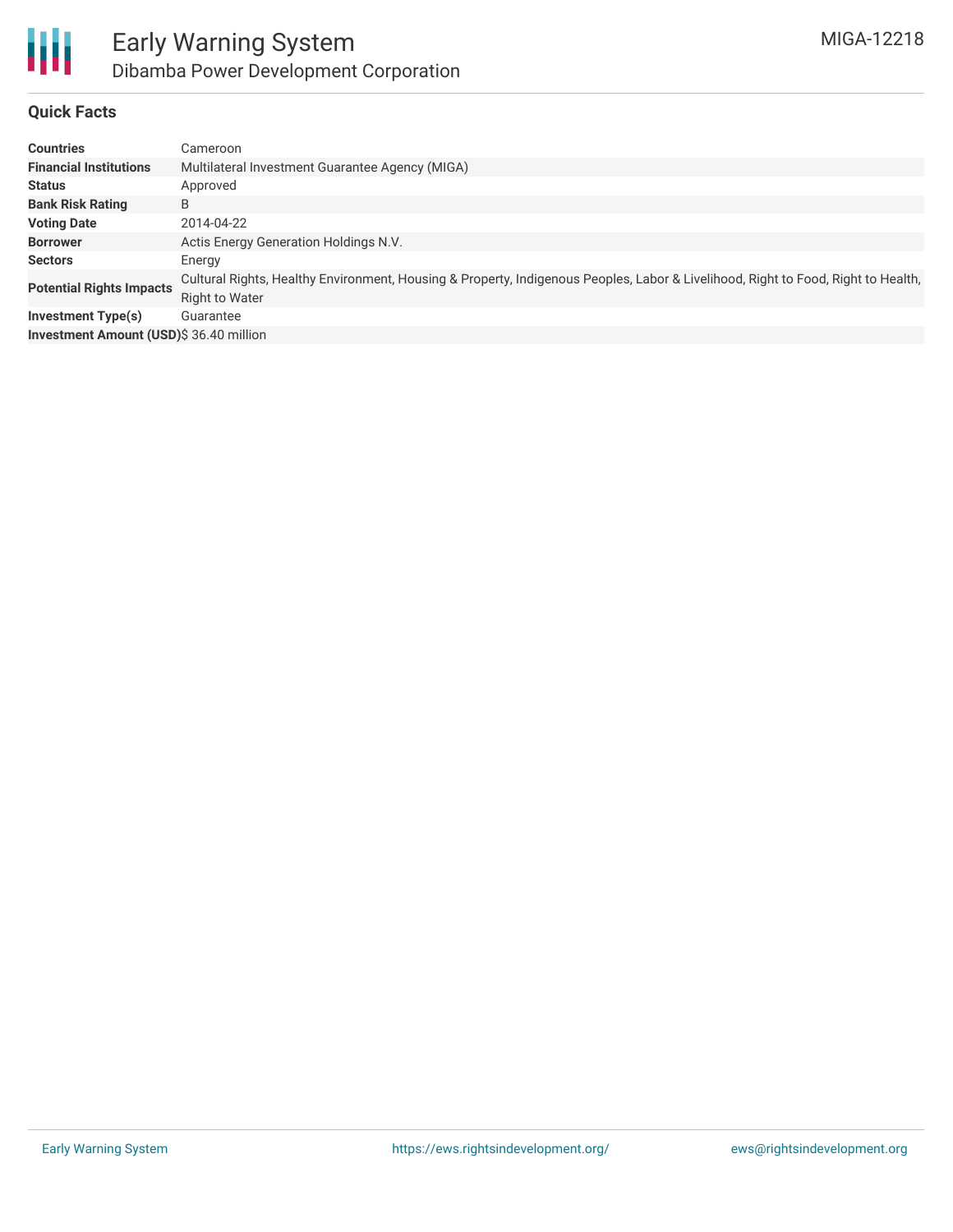

#### **Project Description**

The Project considered by MIGA comprises Globaleq Africa's acquisition and expansion of the two Independent Power Producer projects, namely, 1) the Kribi gas fired project owned by the Kribi Power Development Company (MIGA # 12242) and 2) the Dibamba HFO fired project (MIGA # 12218), owned by the Dibamba Power Development Company. Both Projects will be owned by AES Coporation and the Government of Cameroon through the subsidiaries Kribi Power Development Company and Dibamba Power Development Company. The electricity produced will be delivered to the Southern Interconnected Grid and will be disbursed through AES Sonel. The Kribi and Dibamba Projects mark the first independent Power Projects (i.e. privately financed) in Cameroon, which may pave the way for new investment in the power sector.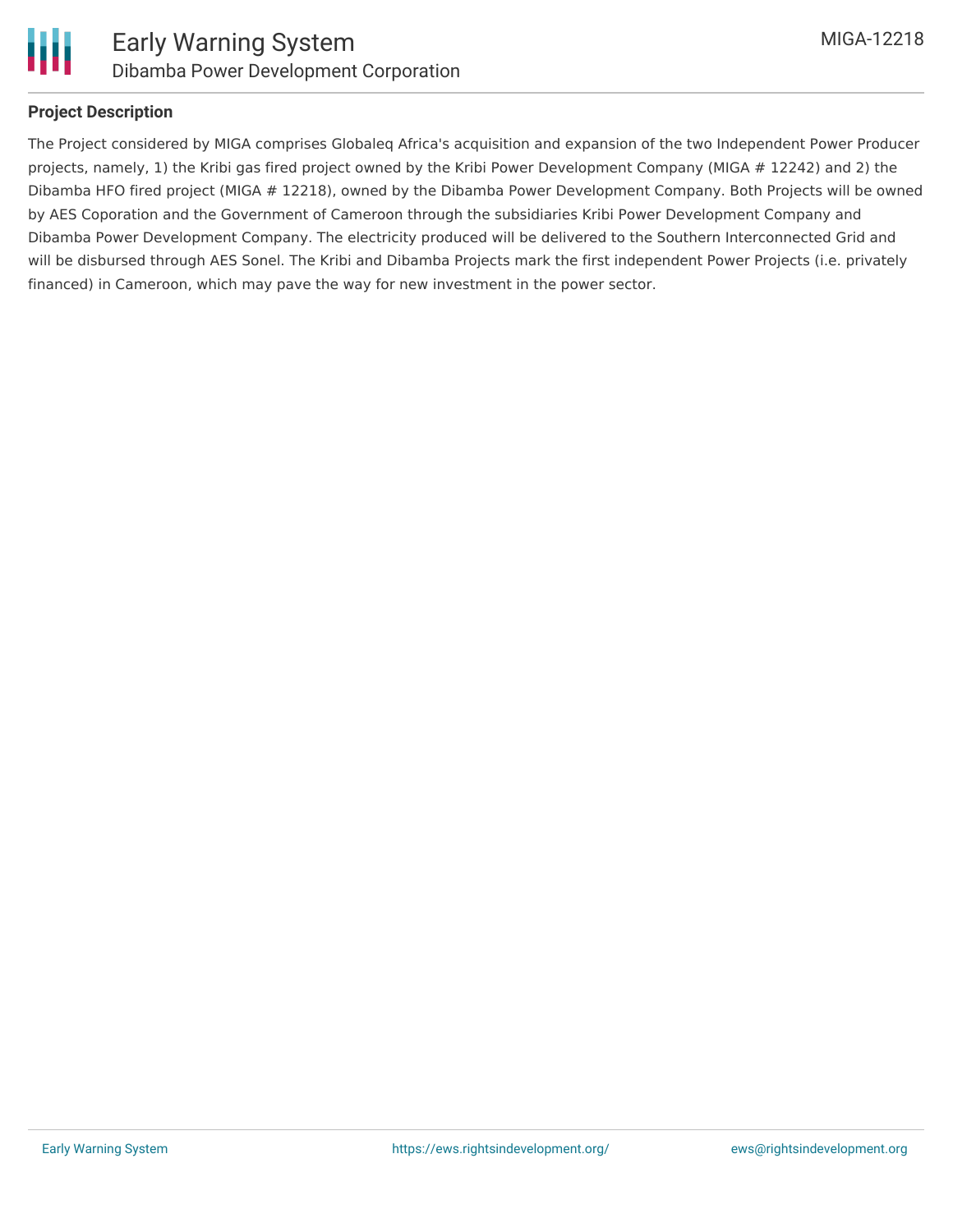#### **Early Warning System Project Analysis**

#### **RISK CATEGORIZATIONS:**

The Dibamba Project, unlike its sister Kribi Project, is categorized as Category B under MIGA's Policy on Environmental and Social Sustainability (2013). MIGA states that potential environmental and social impacts and risks associated with the Dibamba Project include energy use and greenhouse gas emissions, pollution associated with thermal power plants (e.g. air emissions, water supply and effluent, noise, hazardous and non-hazardous waste) and risks related to occupational and community health and safety. The IFC had also categorized the Dibamba Operation as Category B.

Dibamba Project:

- PS 1: Assessment and Management of Environmental and Social Risks and Impacts
- PS 2: Labor and Working Conditions
- PS 3: Resource Efficiency and Pollution Prevention
- PS 4: Community Health, Safety and Security
- PS 5: Land Acquisition and Involuntary Resettlement
- PS 7: Indigenous People
- PS 8: Cultural Heritage

\*\*\*Note: The Dibamba Project is being undertaken at the same time as its sister project, Kribi (MIGA # 12242). For purposes of this assessment, the Dibamba Power Operations are analyzed separately from the Kribi Power Operations. As the current project financing relates to the acquisition and expansion of the operations, environmental impact assessments were analyzed primarily with regards to their operational impacts. To the extent that the acquisition or expansion may exacerbate impacts primarily associated with the initial construction of the plants, those specific impacts are included in the analysis.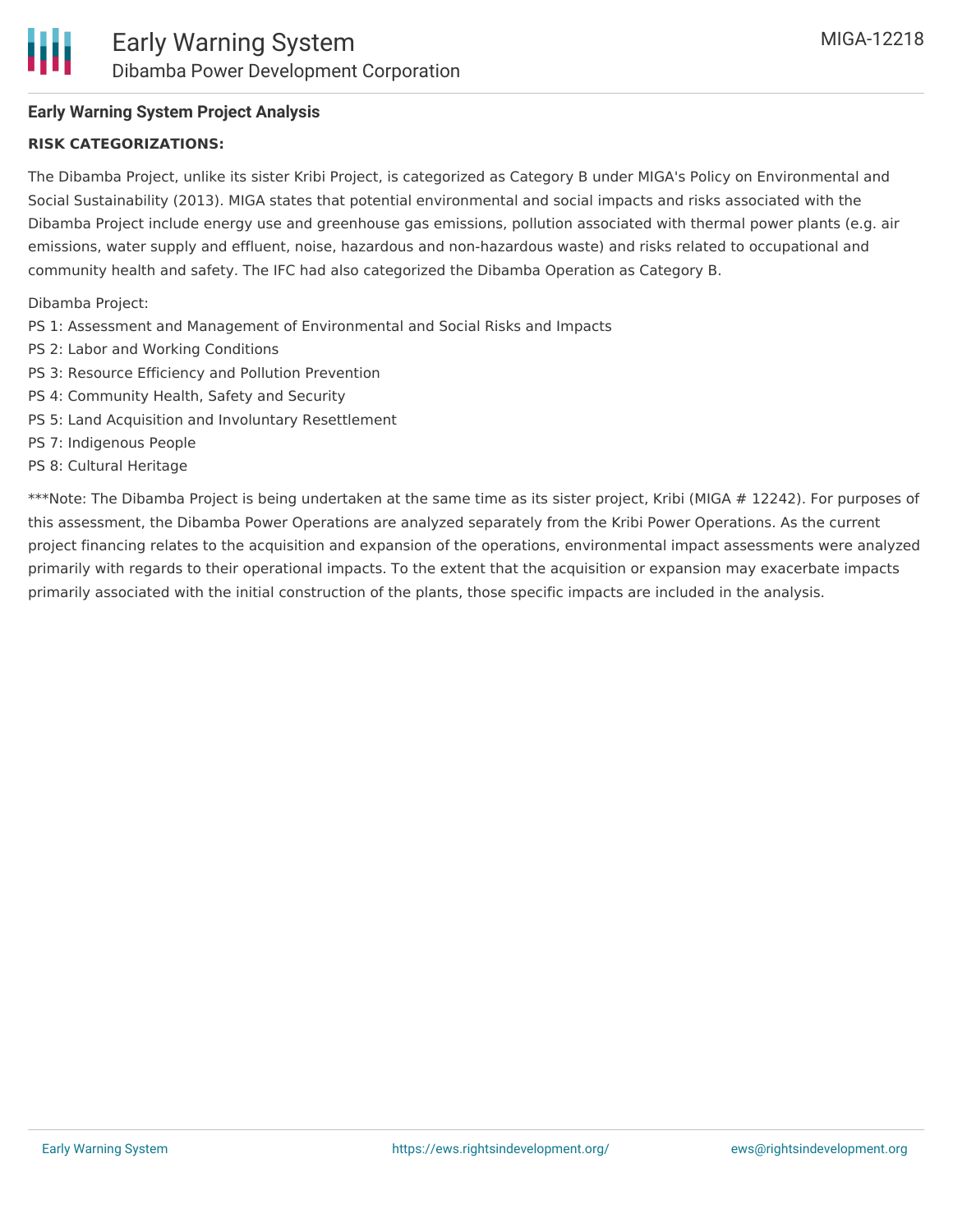#### **People Affected By This Project**

#### **DIBAMBA OPERATION**

#### **LABOR RIGHTS**

MIGA documentation states that Dibamba will provide employment for 73 employees. Similar to the Kribi project, the main health and safety risks associated with labor are the are explosion risks, road accidents, unauthorized access to site and public safety risks associated with transmission lines. Additionally, the plant is guarded by security forces. MIGA maintains that the guards are trained in the adequate use of force, appropriate conduct toward workers and affected communities and human rights considerations," and will "ensure that security personnel abide by the requirements of PS 4."

The following questions may be relevant to determining whether you or your community's labor rights have been violated due to the Dibamba operation:

- Can all members of your community apply for jobs in the context of the investment project?
- Are your wages sufficient to meet your basic needs and those of your family?
- Are your working conditions safe and healthy?
- What opportunities (legal or other) are available if you consider that your working conditions are not just and favorable?

#### **RIGHT TO FOOD**

In Cameroon, agriculture is the basis for 70% of the population's livelihood. Project documentation states that the project area is characterized by moderate to severe poverty, therefore many people in the area lived by subsistence farming or informal sporadic roadside business activities. Loss of agriculture land associated with the construction or operation of the Dibamba project may therefore result in long-term effects on the livelihoods and subsistence of previous land users.

The following questions may be relevant to determining whether you or your community has suffered a violation of your right to food as a result of the Dibamba operation:

- Has your ability to subsist on your own land been affected since the beginning of the investment project?
- Has your access to good and affordable food in sufficient quantity been affected since the beginning of the investment project?
- What opportunities (legal or other) are available if you feel that your right to food has been affected?

#### **RIGHT TO WATER**

The Dibamba environmental and social impact assess states that the potential impact upon groundwater resources, both in terms of resource availability and quality, is greater than that on surface water. This is largely due to the absence of any local surface water receptor which could easily be linked to the power plant development. The environmental and social impact assessment notes that potable water will not be available locally during construction and must be brought in by tanker. Further, there is likely to be a groundwater resource (aquifer) of some size directly beneath the site that local users directly rely on for drinking water. As discussed in the Kribi analysis, any spills or leakage from heavy fuel oil may result in contamination of the groundwater, thereby jeopardizing a major water source for local communities.

The following questions may be relevant to determining whether you or your community has suffered a violation of your right to water as a result of the Dibamba operation:

- Has your access to good and affordable water in sufficient quantity been affected since the beginning of the investment project?
- Does the company have a policy or programme to ensure that its activities do not affect people's right to water?
- what opportunities (legal or other) are available if you feel that your right to water has been affected?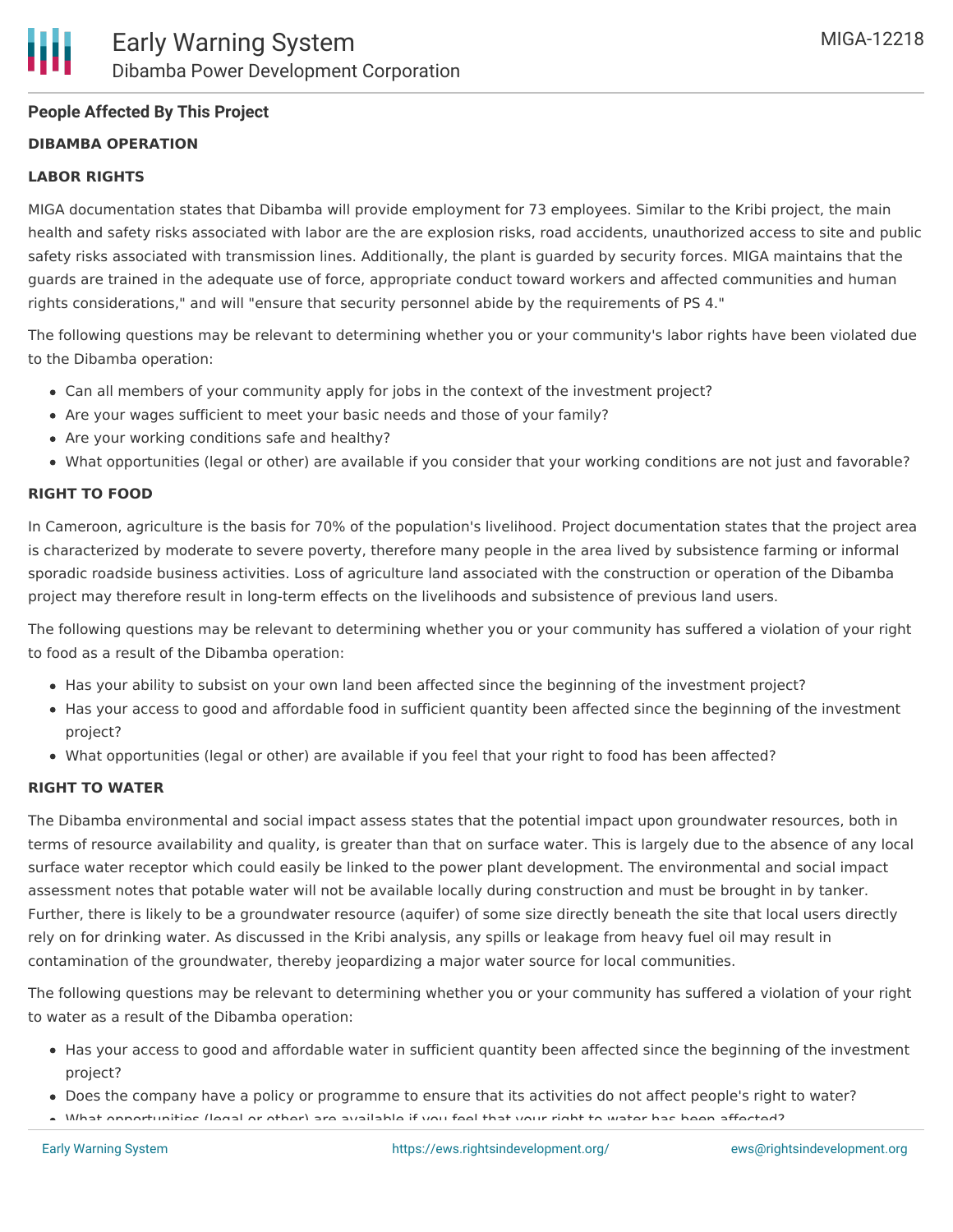#### **Investment Description**

Multilateral Investment Guarantee Agency (MIGA)

For non-payment of an award, MIGA would pay the investor's interest in the award. For denial of recourse, MIGA would pay the investor's interest in the amount which, according to MIGA's claims determination, the host government would have to pay to the investor pursuant to the contract. In either case, MIGA's compensation would be capped by the amount of guarantee stated in the guarantee contract.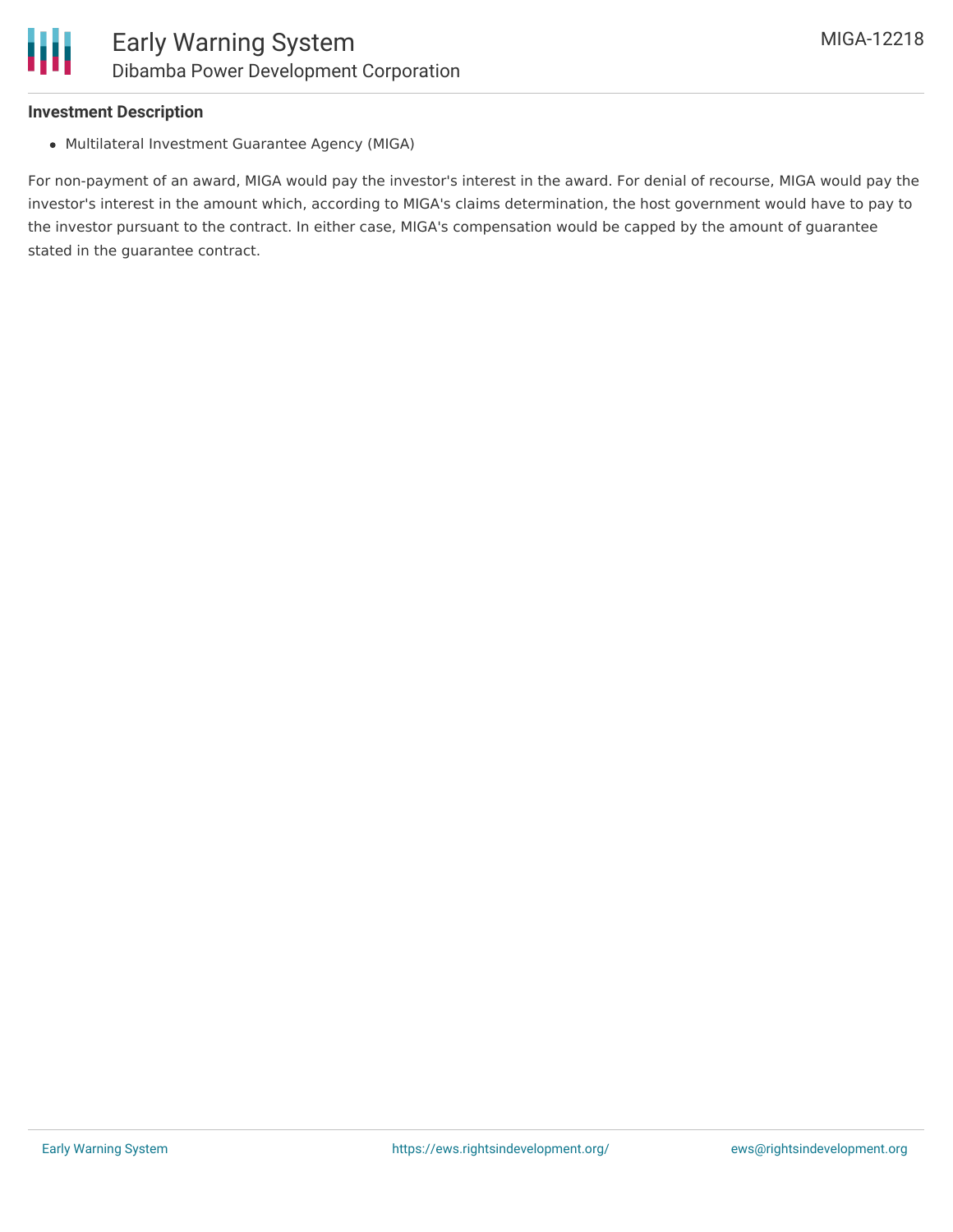

#### **Private Actors Description**

Actis Energy Generation Holdins N.V. of the Netherlands plans to acquire the assets of AES in Cameroon, and will assume AES' responsibilities for the Kribi and Dibamba projects using its wholly owned subsidiary, Globeleq Africa Holdings (GA). Globaleq Africa is a subsidiary of Globeleq Generation Limited, which was launched in 2002. Over its history Globeleq has owned an interest in and/or operated multiple power facilities with a total capacity of over 4,000 MW of generation capacity in more than 25 countries. Both the Kribi Power Development Company and the Dibamba Power Development Company are owned 56% by Actis, and 44% by the Government of Cameroon. AES Sonel, of which, AES is a 56% shareholder, is the sole off-taker of electricity produced by both Operations.

#### **PAST HUMAN RIGHTS ABUSES:**

\*\*\* No existing complaints have been found against Globaleq Africa or Actis Energy Generation Holdings\*\*\*

However, lawsuits have been brought against AES Sonel, the sole electric utility provider in Cameroon, in the Federal District Court of Los Angeles, CA, USA, under the Alien Tort Statute alleging many causes of actions, including wrongful death, loss of consortium, cruel, inhumane or degrading treatment, breach of third party contract, intentional infliction of emotional distress, negligent infliction of emotional distress, negligence, civil conspiracy, and deceptive and unfair business practices. The claims arises from power outages have been blamed for the deaths of at least nine children and infants in Cameroon in 2013. The number of deaths and injuries related to power outages is estimated to be in the hundreds since AES assumed control of electrical supply in Cameroon. The National Commission on Human Rights and Freedoms in Cameroon received complaints against AES-Sonel and the Cameroon Development Corporation (CDC) in cases relating to the initial set up or the expansion of the corporations. In addition, in August of 2011, a Cameroonian citizen submitted a specific instance filing to the United Kingdom OECD National Contact Point, alleging that he, an employee of AES Sonel, suffered salary discrimination based on his race, violating the OECD Guidelines for Multinational Enterprises.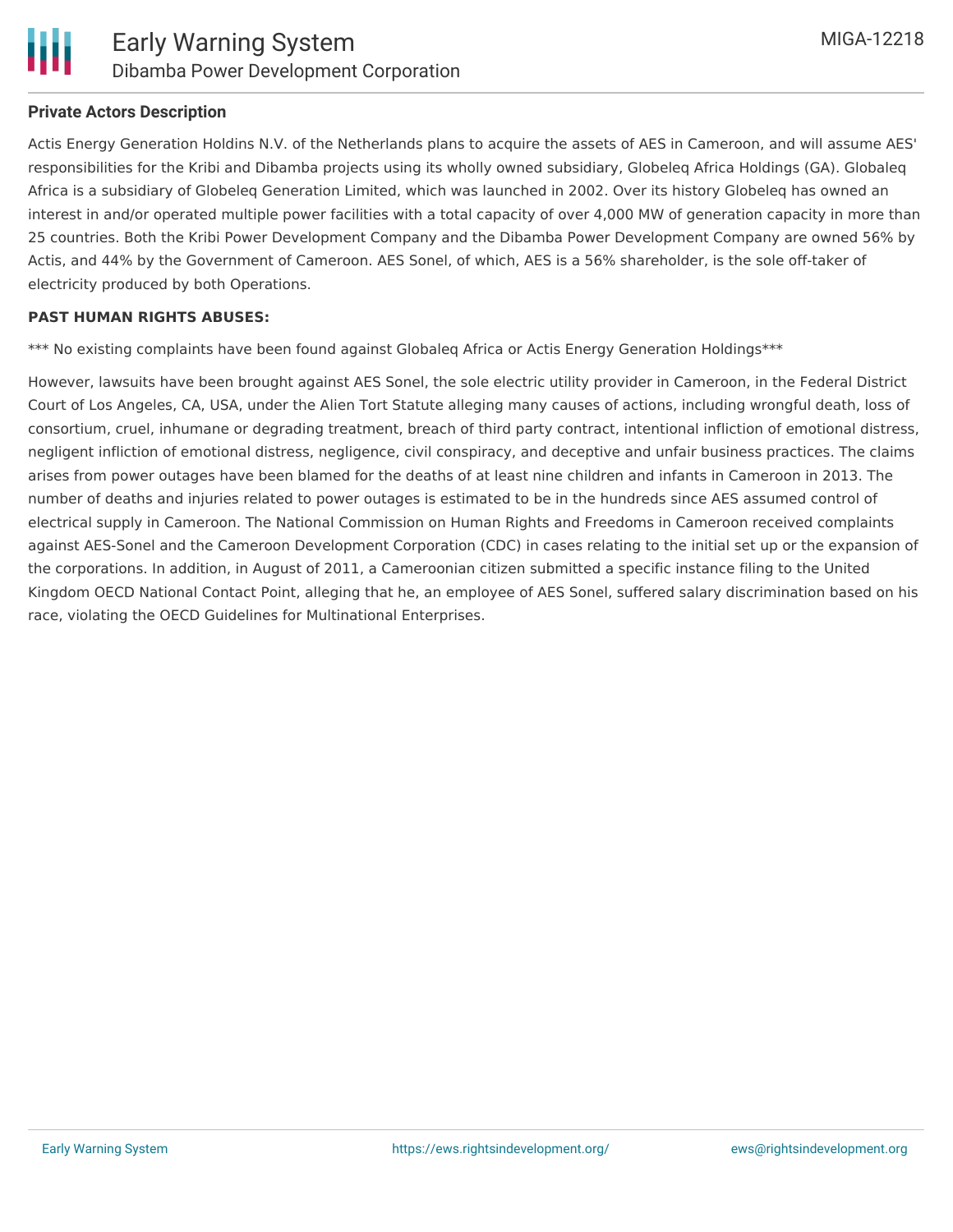

### Early Warning System Dibamba Power Development Corporation

| <b>Private Actor 1</b>   | <b>Private Actor</b><br>l Role | <b>Private Actor</b><br>l Sector | <b>Relation</b>          | <b>Private Actor 2</b>               | <b>Private Actor</b><br>2 Role | <b>Private Actor</b><br>2 Sector |
|--------------------------|--------------------------------|----------------------------------|--------------------------|--------------------------------------|--------------------------------|----------------------------------|
| $\overline{\phantom{a}}$ | $\sim$                         | $\overline{\phantom{0}}$         | $\overline{\phantom{a}}$ | Dibamba Power Development Company    | Undisclosed                    | $\overline{\phantom{a}}$         |
|                          |                                | ۰                                | $\overline{\phantom{a}}$ | <b>Globeleg Generation Limited</b>   | Parent Company                 | $\overline{\phantom{a}}$         |
| $\overline{\phantom{a}}$ |                                | $\overline{\phantom{a}}$         | -                        | Kribi Power Development Company S.A. | Undisclosed                    |                                  |